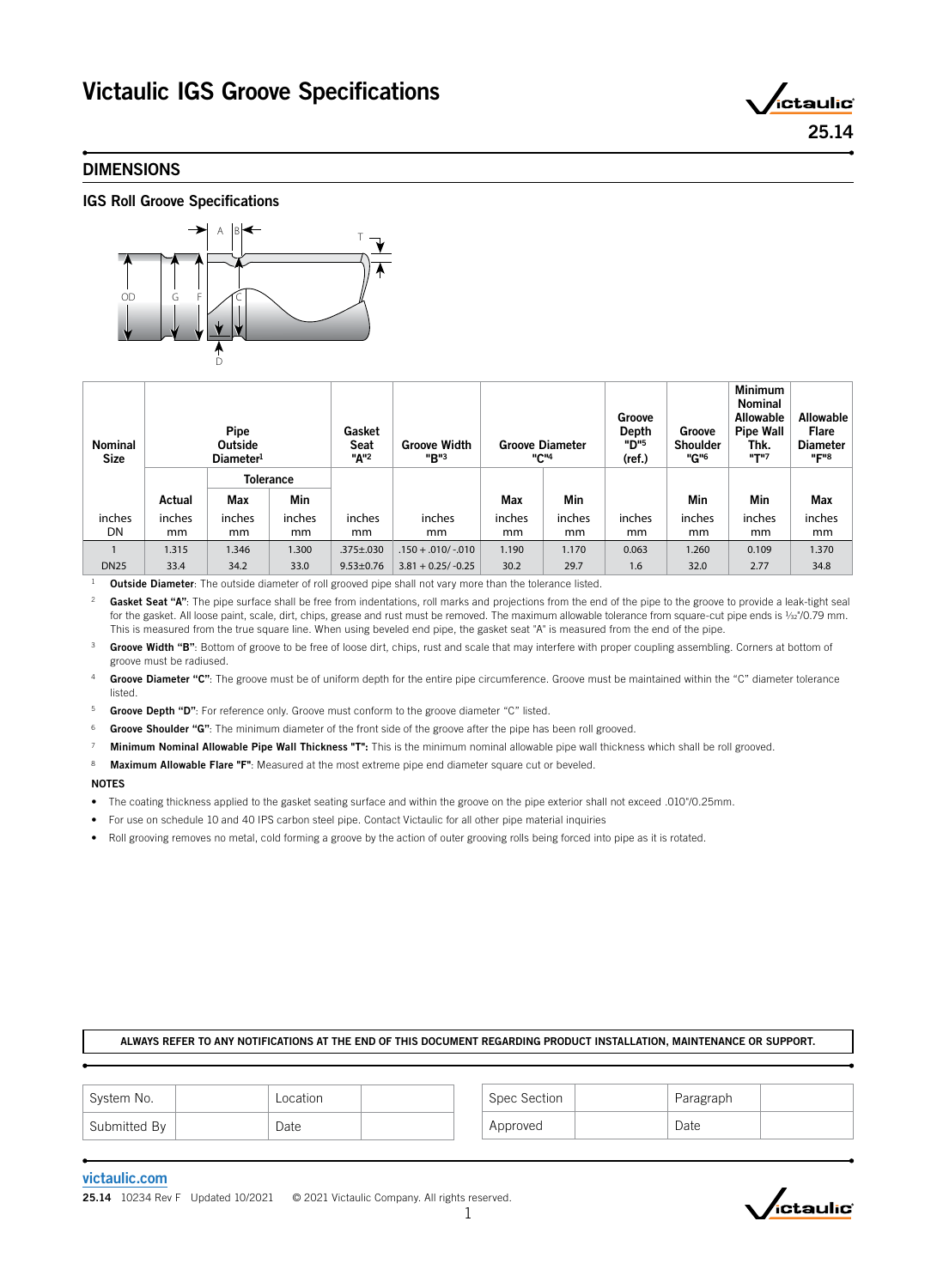# DIMENSIONS

## IGS Cut Groove Specifications



| <b>Nominal</b><br><b>Size</b> |        | <b>Pipe Outside</b><br>Diameter <sup>1</sup> |        | <b>Gasket Seat</b><br>"A" <sup>2</sup> | <b>Groove Width</b><br>"B"3 | "C" <sup>4</sup> | <b>Groove Diameter</b> |                            | <b>Minimum</b><br><b>Nominal</b> |
|-------------------------------|--------|----------------------------------------------|--------|----------------------------------------|-----------------------------|------------------|------------------------|----------------------------|----------------------------------|
|                               |        | <b>Tolerance</b>                             |        |                                        |                             |                  |                        | Groove<br>Depth            | Allowable<br><b>Pipe Wall</b>    |
|                               | Actual | Max                                          | Min    |                                        |                             | <b>Max</b>       | Min                    | "D" <sup>5</sup><br>(ref.) | <b>Thickness</b><br><b>"T"6</b>  |
| inches                        | inches | inches                                       | inches | inches                                 | inches                      | inches           | inches                 | inches                     | inches                           |
| DN                            | mm     | mm                                           | mm     | <sub>mm</sub>                          | mm                          | mm               | mm                     | mm                         | <sub>mm</sub>                    |
|                               | 1.315  | 1.346                                        | 1.300  | $.375 \pm .030$                        | $.140 + .010/-000$          | 1.190            | 1.175                  | 0.063                      | 0.133                            |
| <b>DN25</b>                   | 33.4   | 34.2                                         | 33.0   | $9.53 \pm 0.76$                        | $3.56 + 0.25/-0.00$         | 30.2             | 29.9                   | 1.6                        | 3.4                              |

<sup>1</sup> Outside diameter: The outside diameter of roll grooved pipe shall not vary more than the tolerance listed.

<sup>2</sup> Gasket seat "A": The pipe surface shall be free from indentations, roll marks and projections from the end of the pipe to the groove to provide a leak-tight seal for the gasket. All loose paint, scale, dirt, chips, grease and rust must be removed. The maximum allowable tolerance from square-cut pipe ends is 1/32"/0.79 mm. This is measured from the true square line. When using beveled end pipe, the gasket seat "A" is measured from the end of the pipe.

<sup>3</sup> Groove width "B": Bottom of groove to be free of loose dirt, chips, rust and scale that may interfere with proper coupling assembling. Corners at bottom of groove must be radiused. (.040"+/-.015")

4 Groove diameter "C": The groove must be of uniform depth for the entire pipe circumference. Groove must be maintained within the "C" diameter tolerance listed.

<sup>5</sup> Groove depth "D": For reference only. Groove must conform to the groove diameter "C" listed.

<sup>6</sup> Minimum Nominal Allowable Pipe Wall Thickness "T": This is the minimum nominal allowable pipe wall thickness which may be cut grooved.

## **NOTES**

• The coating thickness applied to the gasket seating surface and within the groove on the pipe exterior shall not exceed .010"/0.25mm.

• For use on schedule 40 IPS carbon steel pipe. Contact Victaulic for all other pipe material inquiries.

25.14 10234 Rev F Updated 10/2021 © 2021 Victaulic Company. All rights reserved.